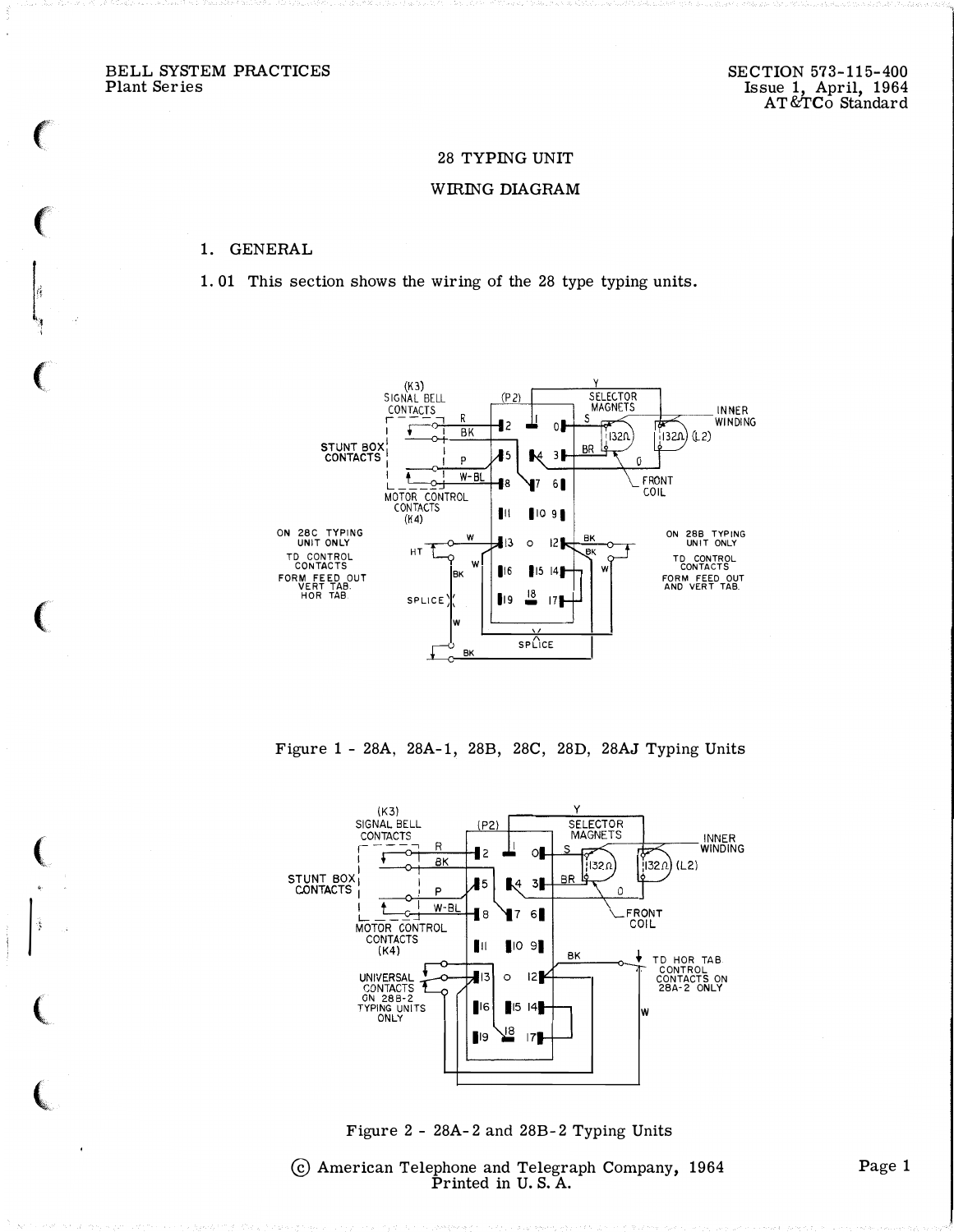

MODIFICATION OF WIRING OF 28B, C, D & E TTY CABINETS USING PARTS FURNISHED WITH 28E.F. & G TYPING UNITS



Figure 3 - 28E, 28F, and 28G Typing Units

Page 2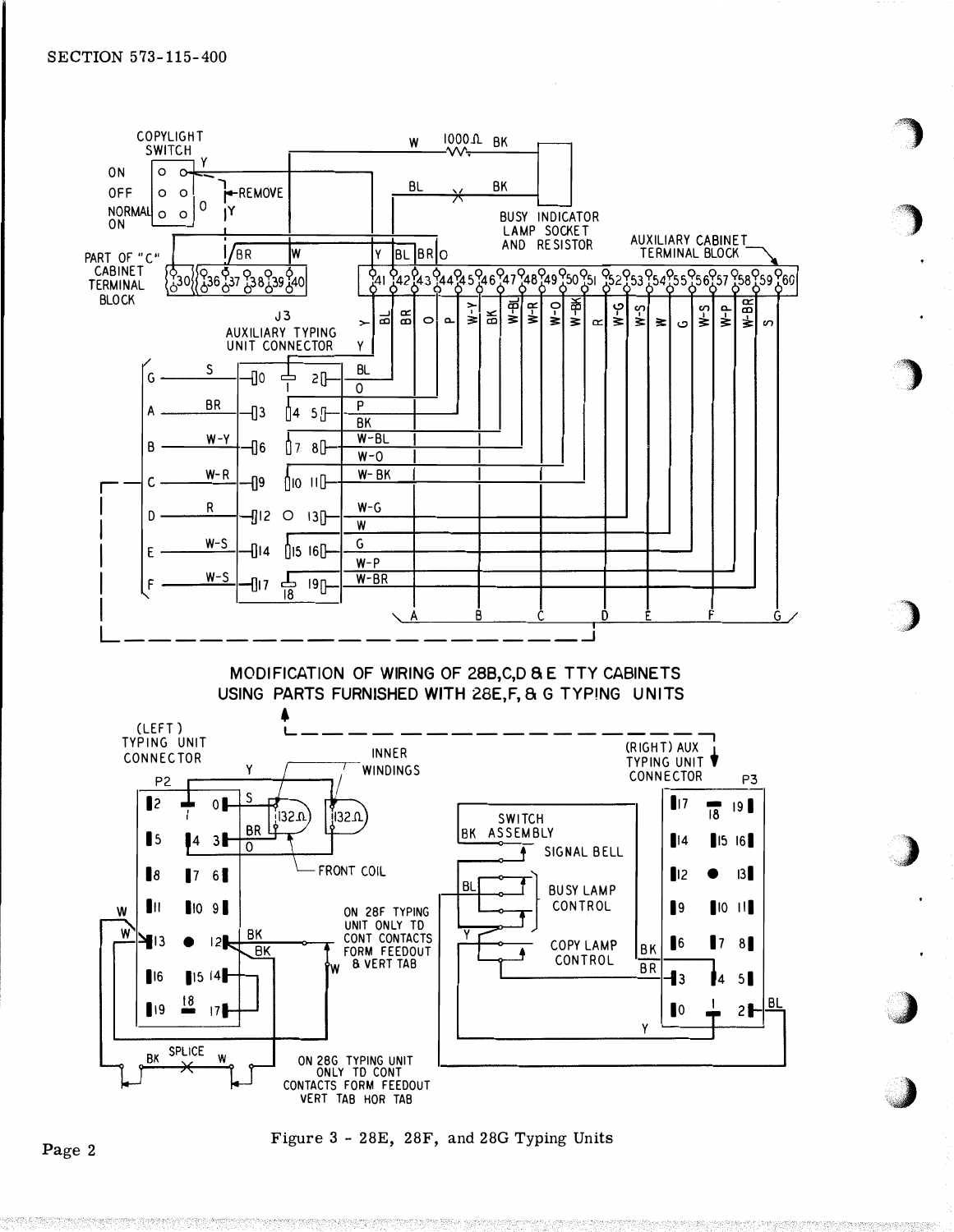

AUXILIARY TYPING UNIT CONNECTOR

 $\mathbf{C}$ 

 $\mathbf{C}$ 

 $\left($ 

 $\mathbf{C}$ 

 $\mathbf{C}$ 

 $\mathbf{C}$ 

**(** 

MODIFICATION OF WIRING OF 28 TTY CABINET USING PARTS FURNISHED WITH 28E, F & G TYPING UNITS AUGUST 1955 PRODUCTION



Figure 4- 28E, 28F, and 28G Typing Units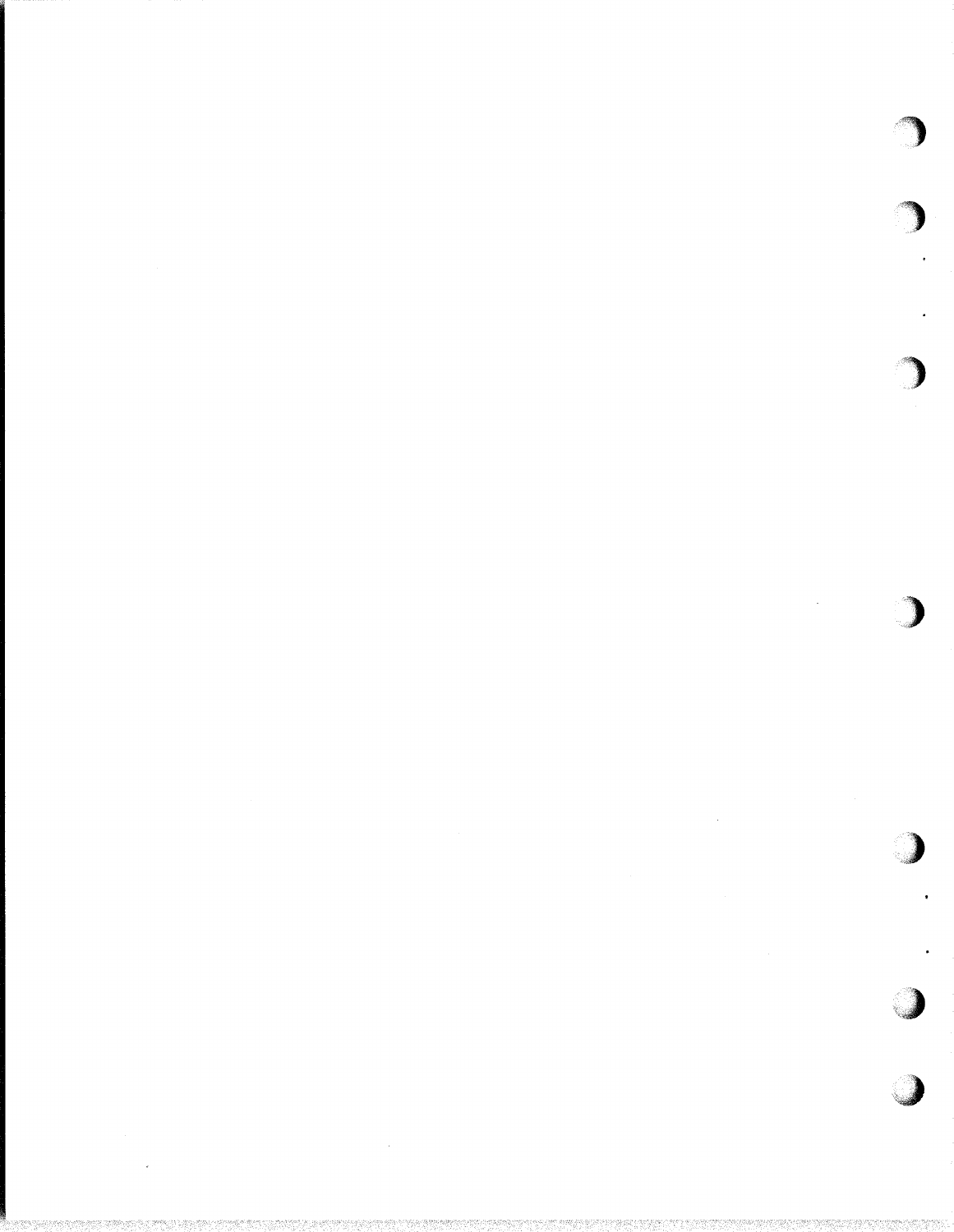ISS 1, SECTION 573-115-400



- 3. THESE LEADS NOT REQUIRED ON 28N-I OR 28N-2 TYPING UNITS. THEY ARE TO BE TAPED AND TIED BACK TO CABLE. OMIT STRAP BETWEEN CONTACTS 32 AND 34
- 4. TD HORIZONTAL TABULATION CONTROL CONTACTS ARE PART OF 28N, 28N-I, AND 28N-2 TYPING UNITS ONLY. ON 28M, 28M-1, AND 28M-2 THE WHITE WIRE CONNECTED TO ONE SIDE OF THESE CONTACTS IS CONNECTED TO TERMINAL 13 ON THE (P2) CONNECTOR.
- 5. TD VERTICAL TABULATION CONTROL CONTACTS AND FORM FEED OUT CONTACTS WITH ASSOCIATED WIRING ON STUNT BOX (41 AND 42) ARE PART OF 28M, 28M-1, 28M-2, 28N, 28N-1, AND 28N-2 TYPING UNITS ONLY.

Figure 5 - 28H, 28H-1, 28H-2, 28M, 28M-1, 28M-2,  $28N$ ,  $28N-1$ , and  $28N-2$  Typing Units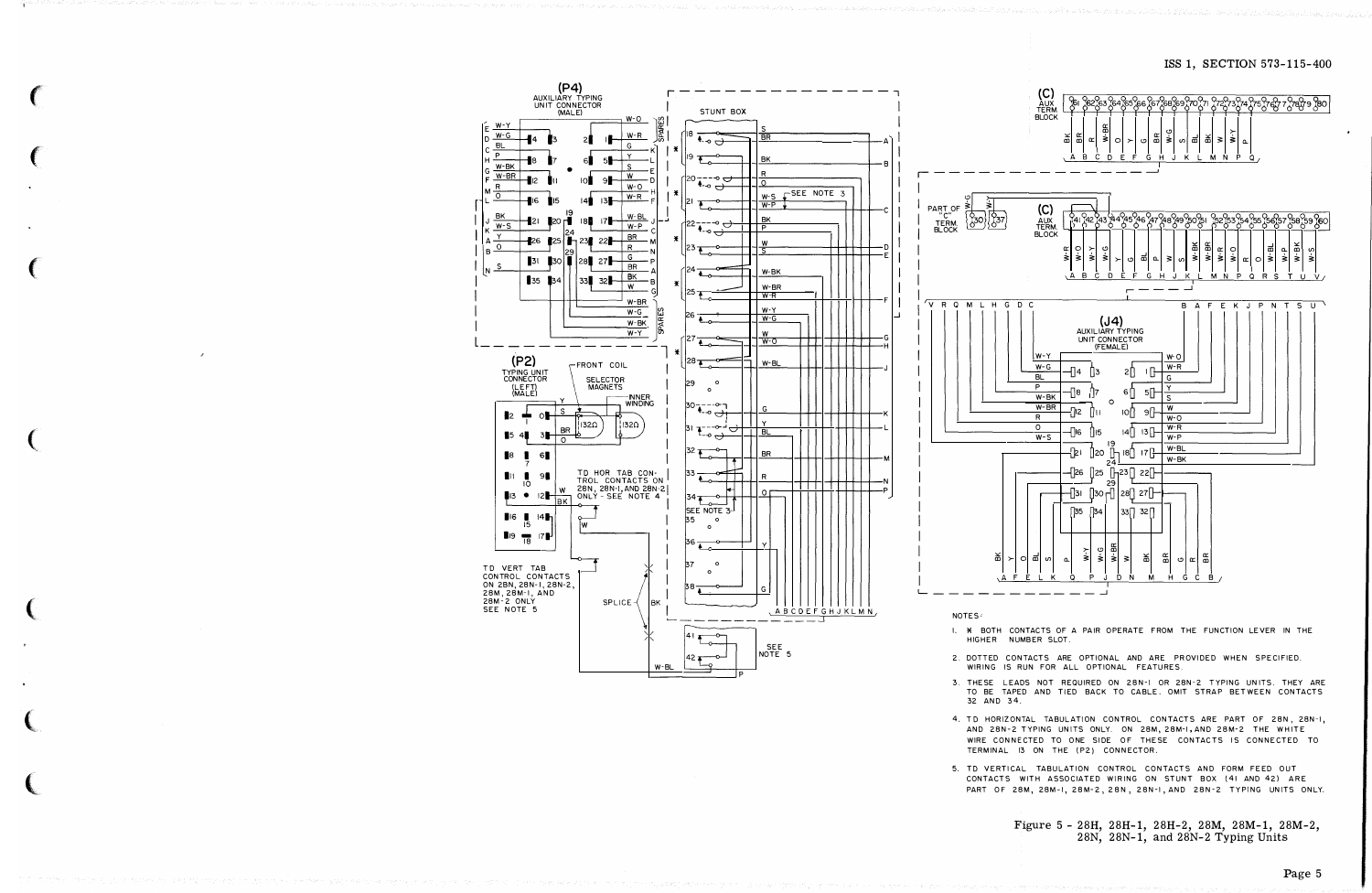

Figure 6 - 28J and 28J-1 Typing Units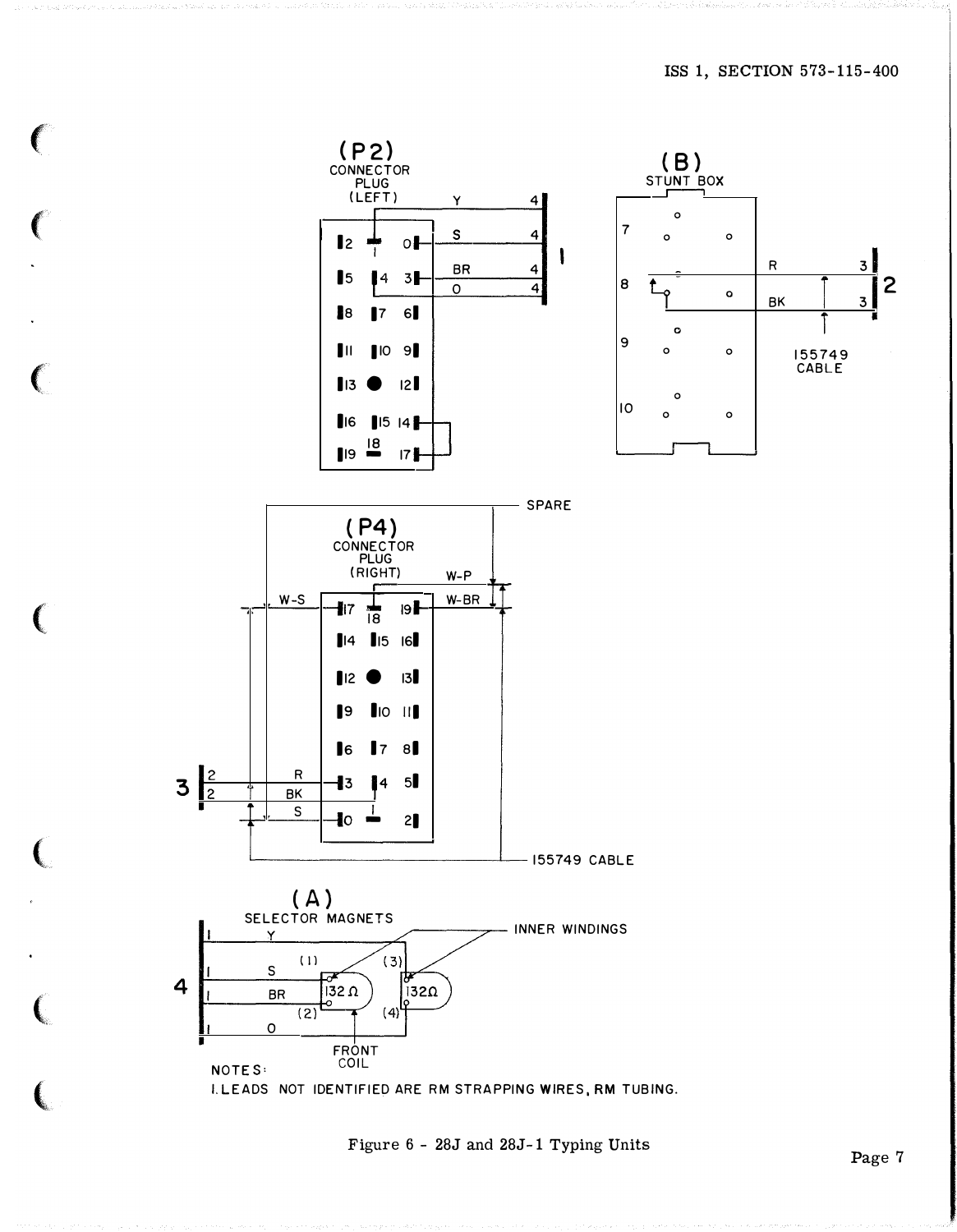

( I

 $W-R$   $4$  $W-BK$ 4 Y 8 BL

 $W-BL$   $12$ 

 $W-BR$   $\left| \begin{array}{cc} 16 \\ 2 \end{array} \right|$ 

 $W-O$  21

26 •

(P2) TYPING UNIT CONNECTOR

LEFT

'

੦⊩

y  $\mathsf{L}$  .

 $\overline{\mathcal{I}}$ 

**BR** 

'

| BK<br>|

**BK** 

I

5

9

 $\frac{13}{9}$ 

 $\frac{17}{9}$ 

22

27 •

32 •

|8 ||7 6||<br>||1 ||0 9||

13 • <sup>12</sup> 1  $16$   $1514$  $-17 - 18 - 17$ 

(P4)<br>TYPING UNIT<br>CONNECTOR<br>RIGHT

 $\bullet$  reduced to  $\bullet$ 

f r

<sup>r</sup><sup>0</sup><sup>f</sup>

 $\begin{array}{c} \n 15 \\
 \hline\n 20 \\
 \hline\n 18\n \end{array}$  $\begin{array}{c}\n\bullet \\
\bullet \\
\bullet \\
\bullet\n\end{array}$ 

 $25 \t24 \t23$ 

 $\frac{30}{9}$   $\frac{29}{9}$   $\frac{28}{9}$ 

34 33 • •

I  $\vert 7 \vert 6 \vert$ 

 $\mathbf{I}^2$ 15

31 •

35 •

5 p

6 W-P

8 W-G



NOTES: I. LEADS NOT IDENTIFIED ARE RM STRAPPING WIRE, RM TUBING.

2. CONTACT ARM LIFTED BY FUNCTION LEVER

 $\overline{\phantom{a}}$ -FRONT-MAKE CONTACT AR **OCONTACT ARM**→

 $\bigodot$  + FRONT TPI 57899 CONTACT ARM

3. CONTACT ARM LOWERED BY FUNCTION LEVER

CONTACT ARM FRONT-BREAK LOREAR-MAKE ■→ FRONT

TP!57899 CONTACT ARM

4. "FRONT" AND "REAR" REFER TO DIRECTIONS AS<br>SEEN FROM THE KEYBOARD OR THE CORRESPOND-<br>ING FACE OF THE SEQUENCE SELECTOR; I.E.<br>THE REAR CONTROL IS AT THE INSULATOR END<br>OF THE CONTACT ARM. FOLLOW THE SAME FRONT<br>AND REAR CON

Figure 7 - 28K, 28P, 28R Typing Units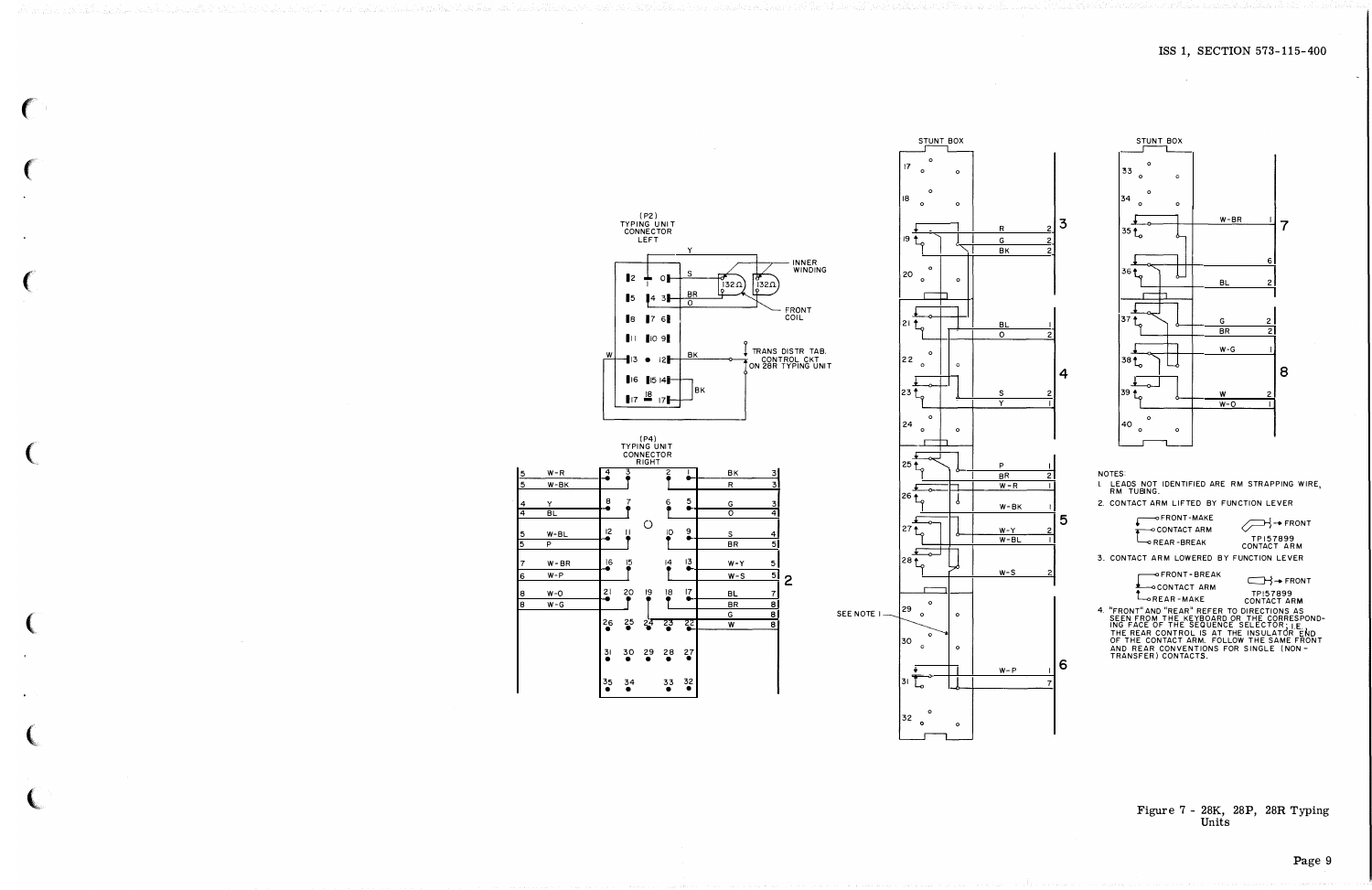

Figure 8 - 28L, 28S and 28T Typing Units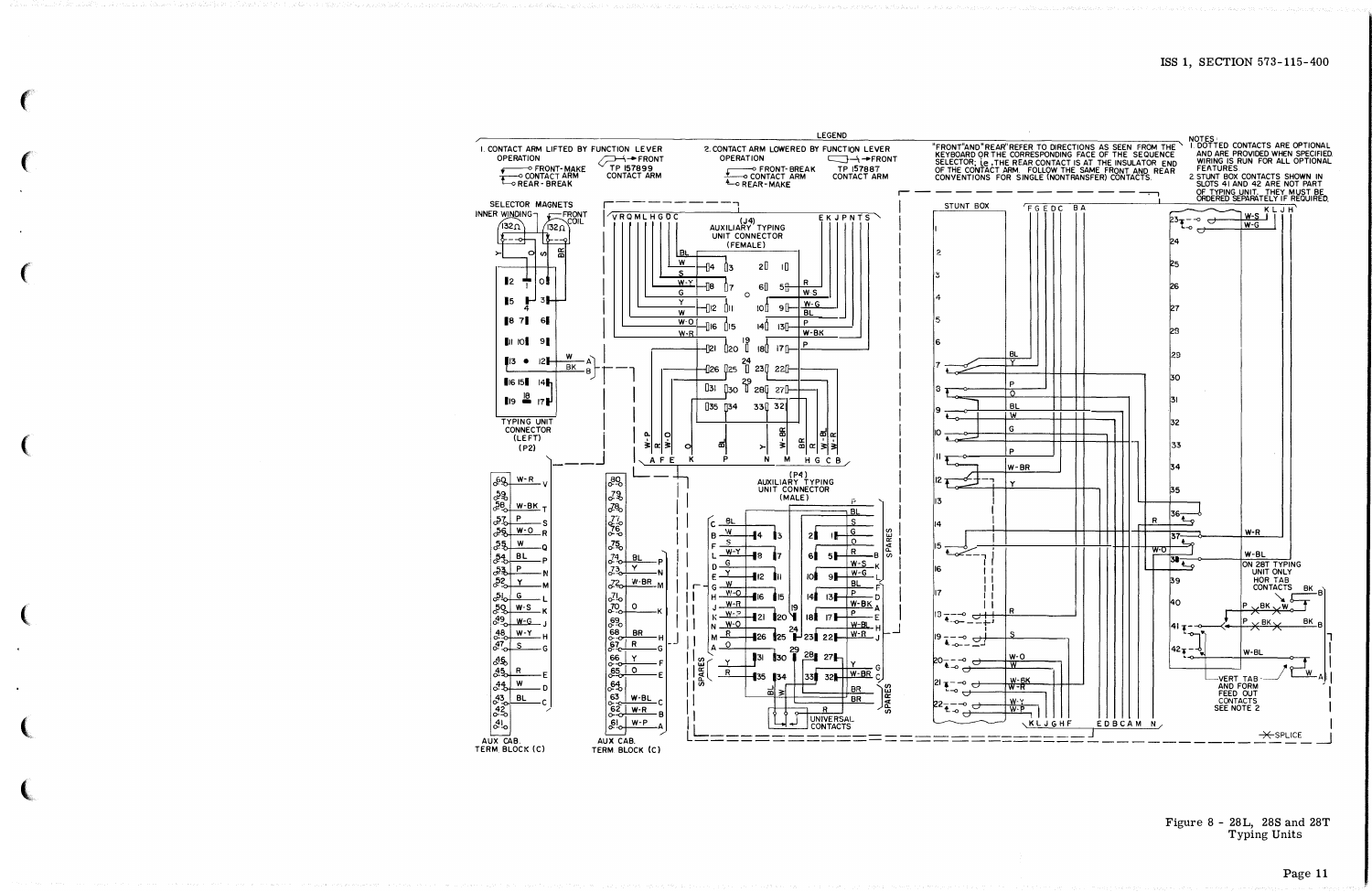







Figure 9 - 28U Typing Unit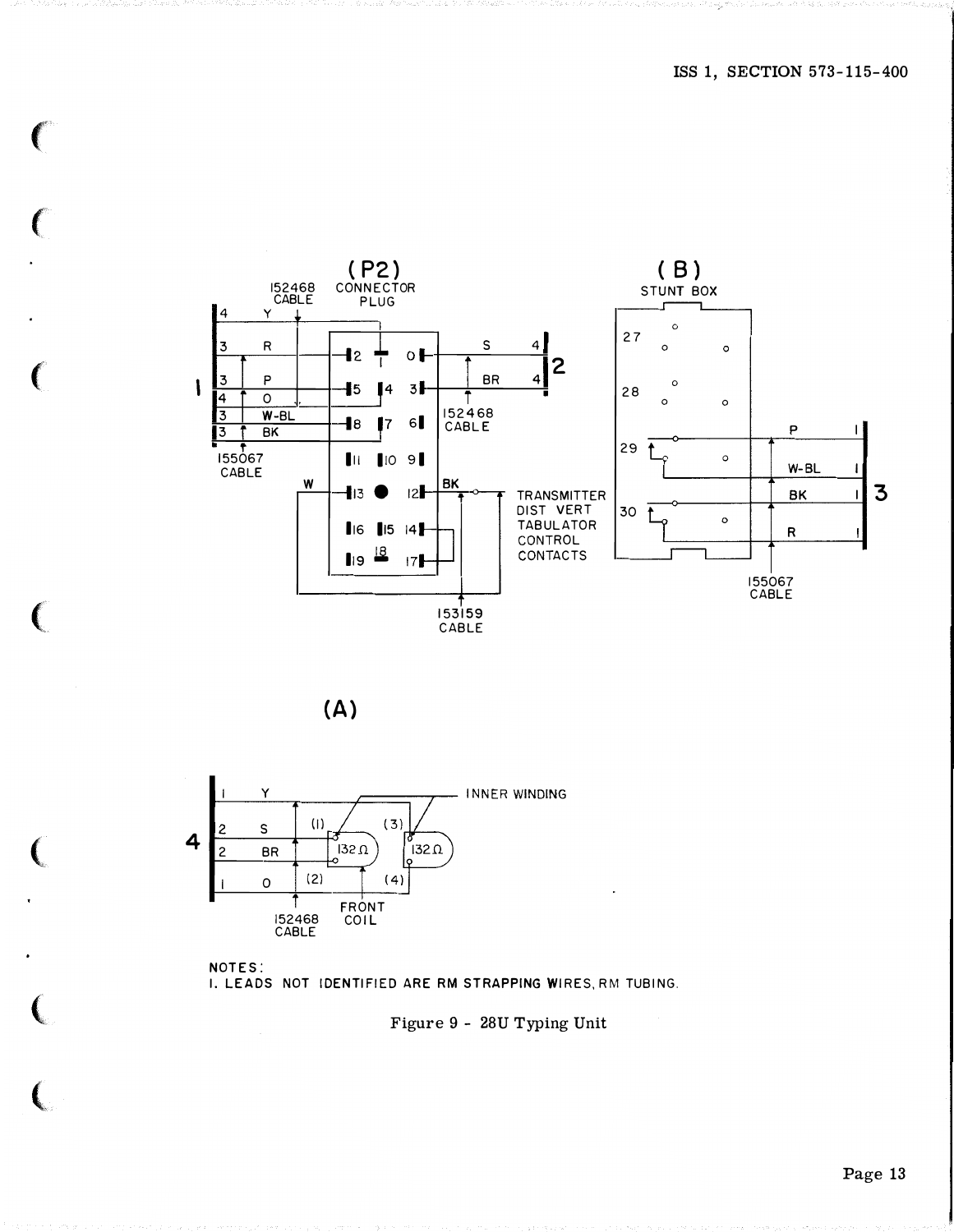

Figure 10 - 28W Typing Unit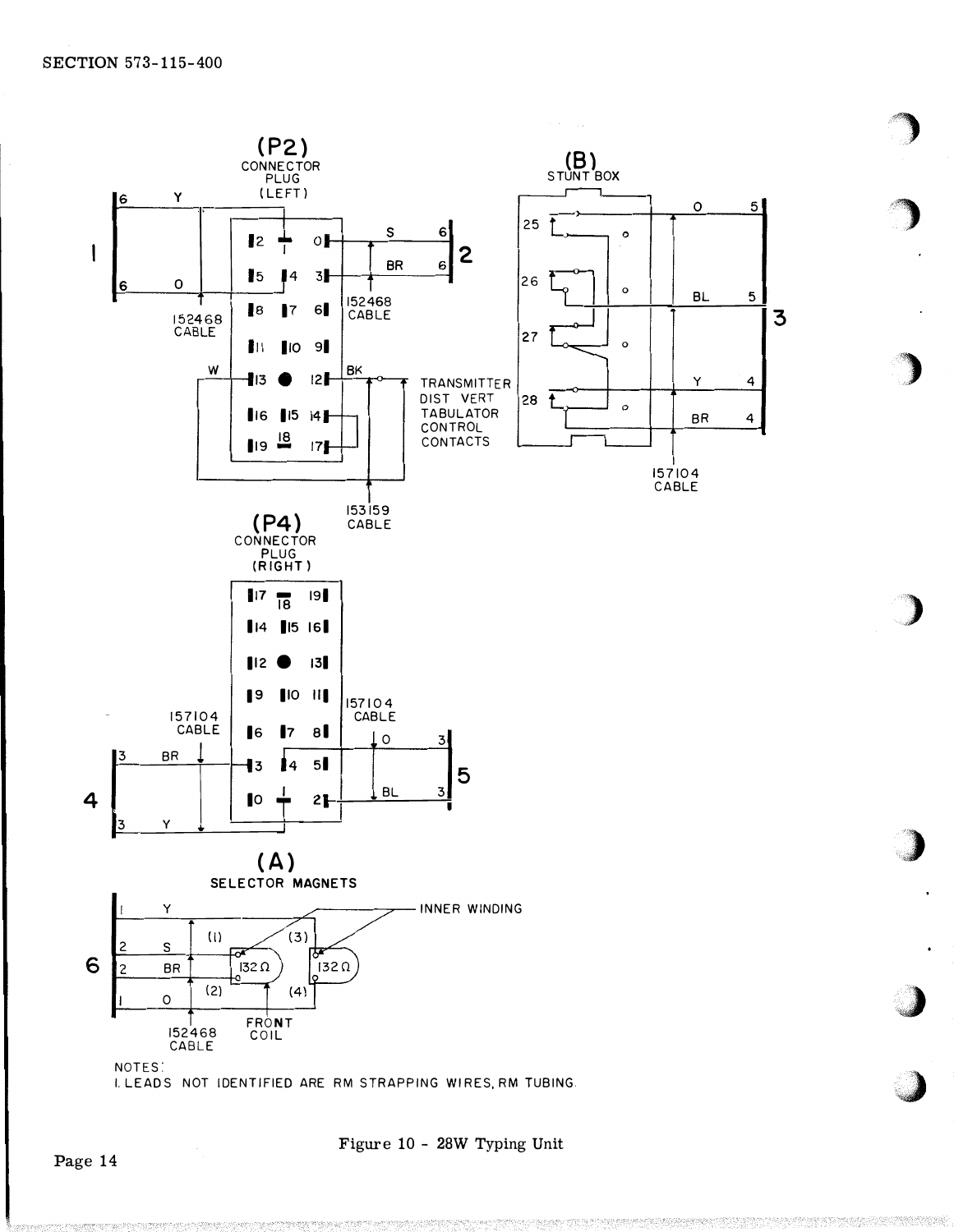

### Figure 11 - 28Y Typing Units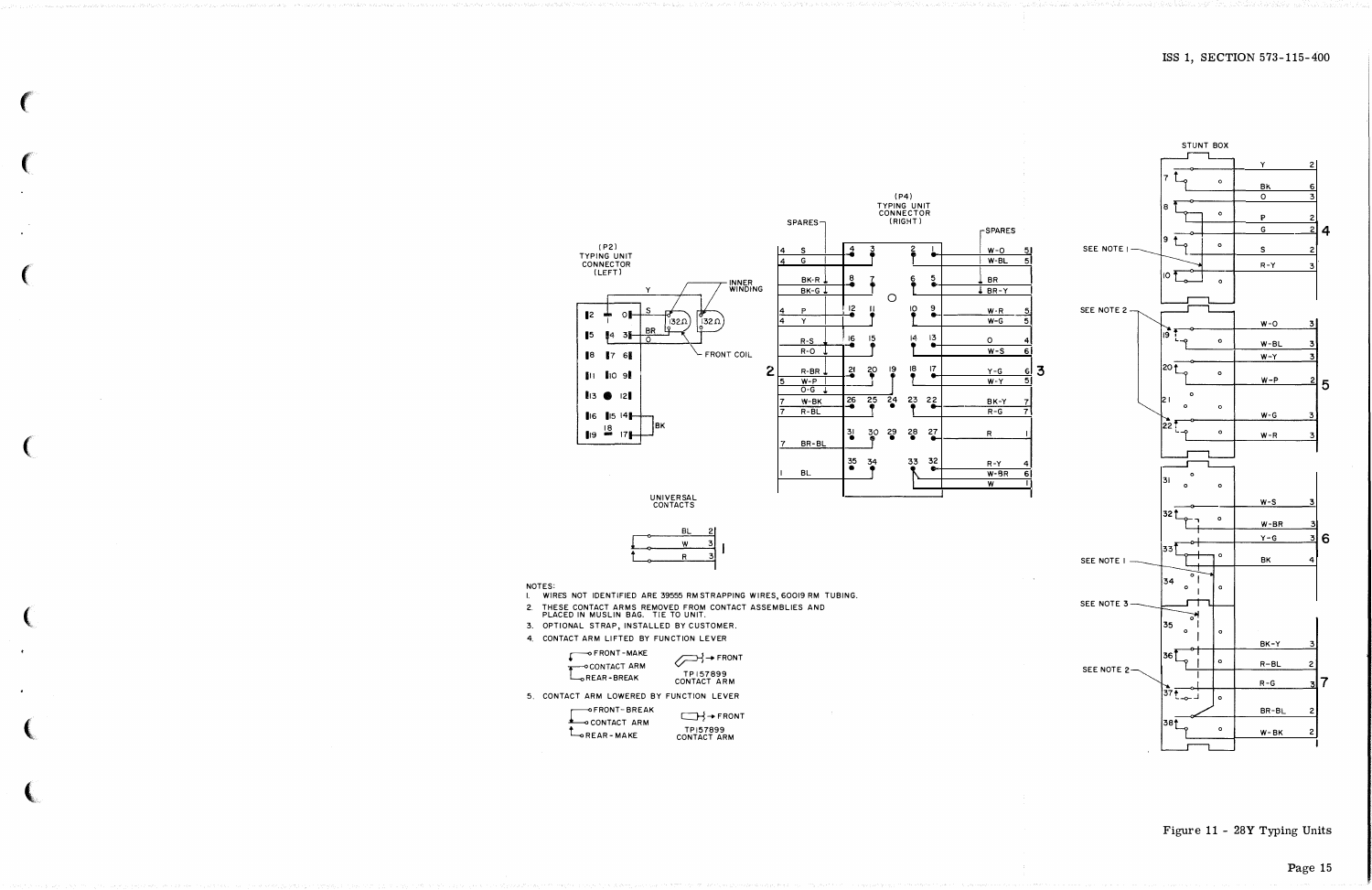





Page 17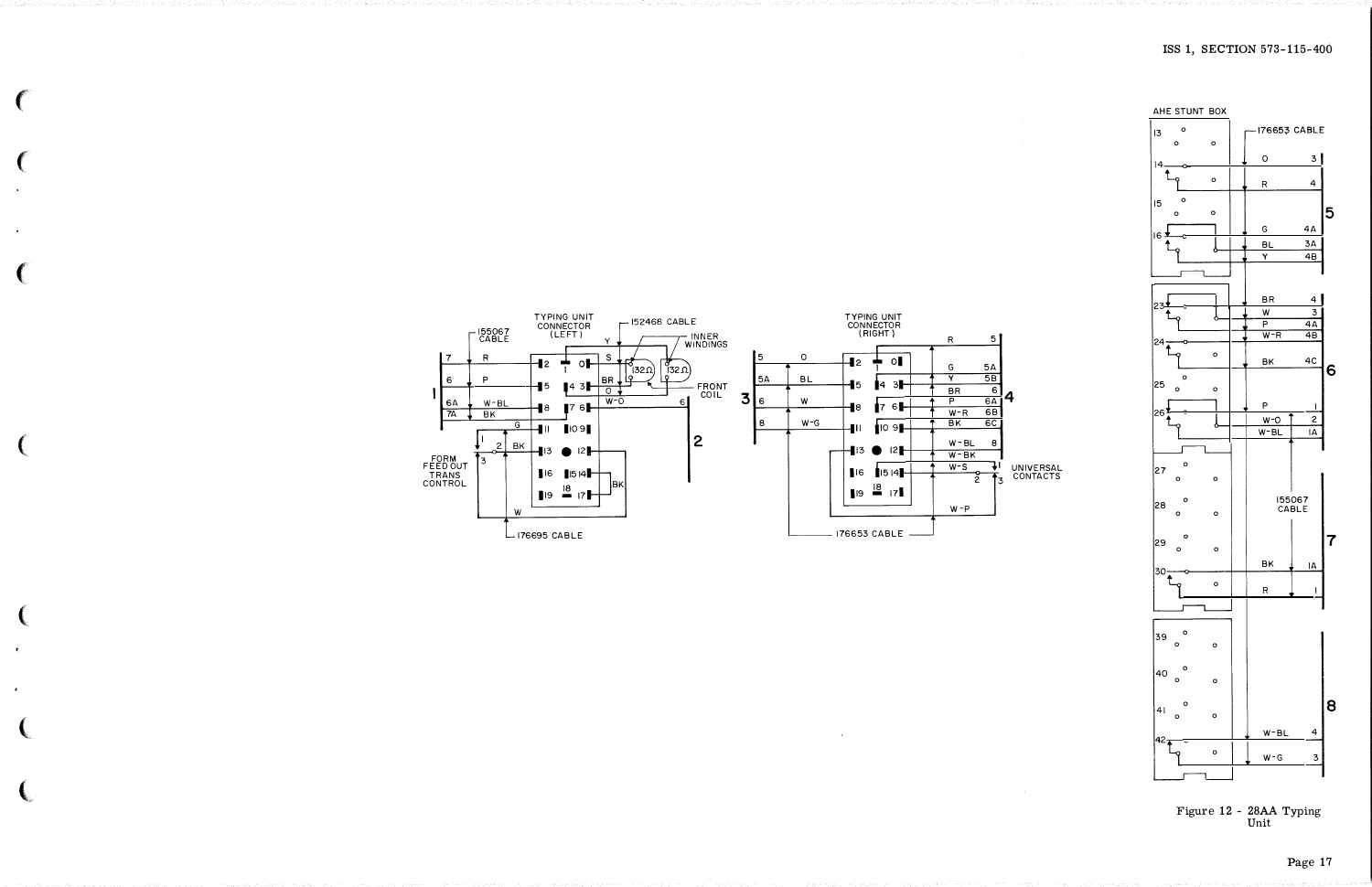



 $\big($ 

 $\epsilon$ 

(

 $\big($ 

(

 $\big($ 

 $\left( \begin{array}{c} \end{array} \right)$ 

I. LEADS NOT IDENTIFIED ARE RM STRAPPING WIRES, RM TUBING.

Figure 13 - 28AB and 28AD Typing Units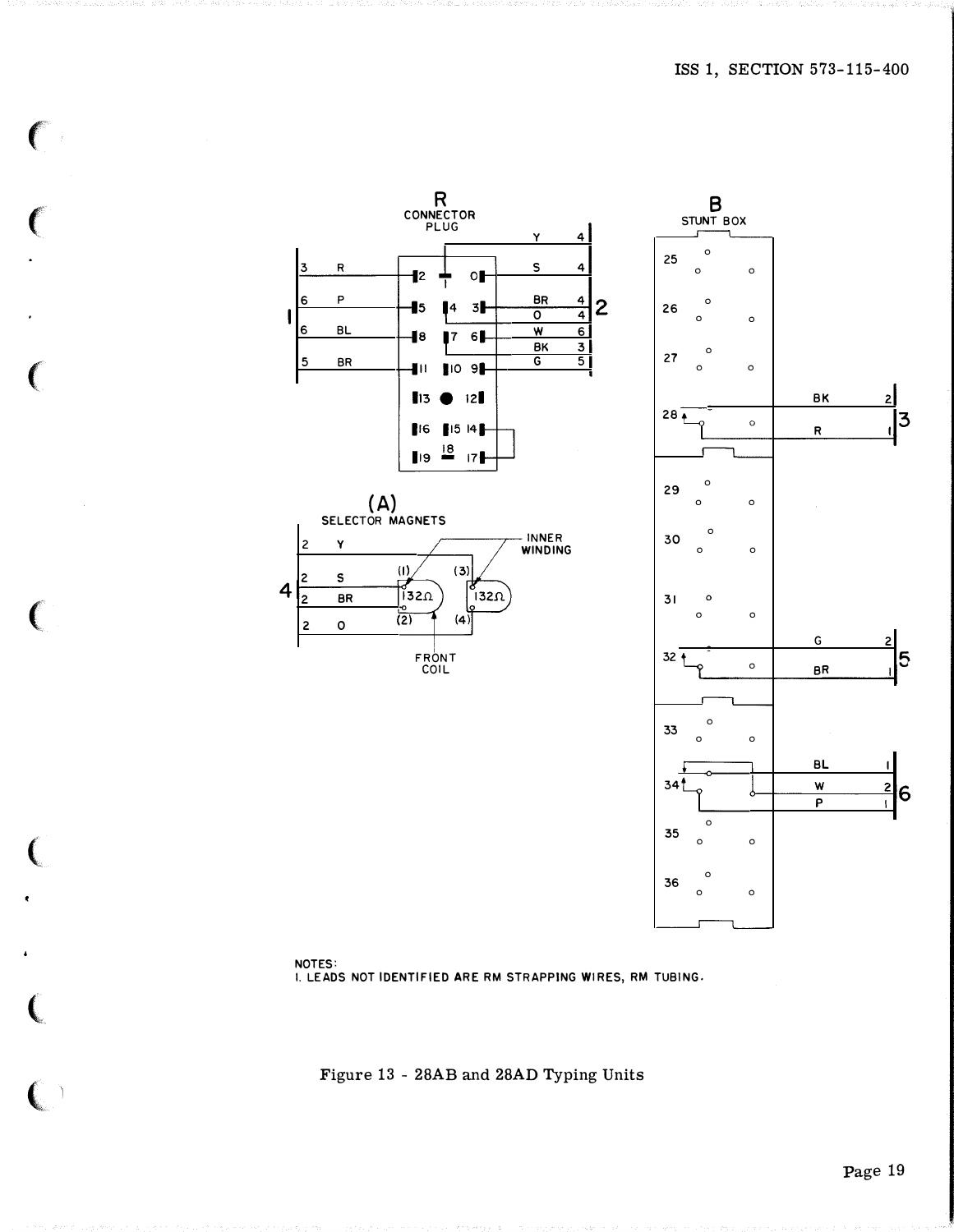### SECTION 573-115-400



.. ··} ......

,J

Figure 14 - 28AC Typing Unit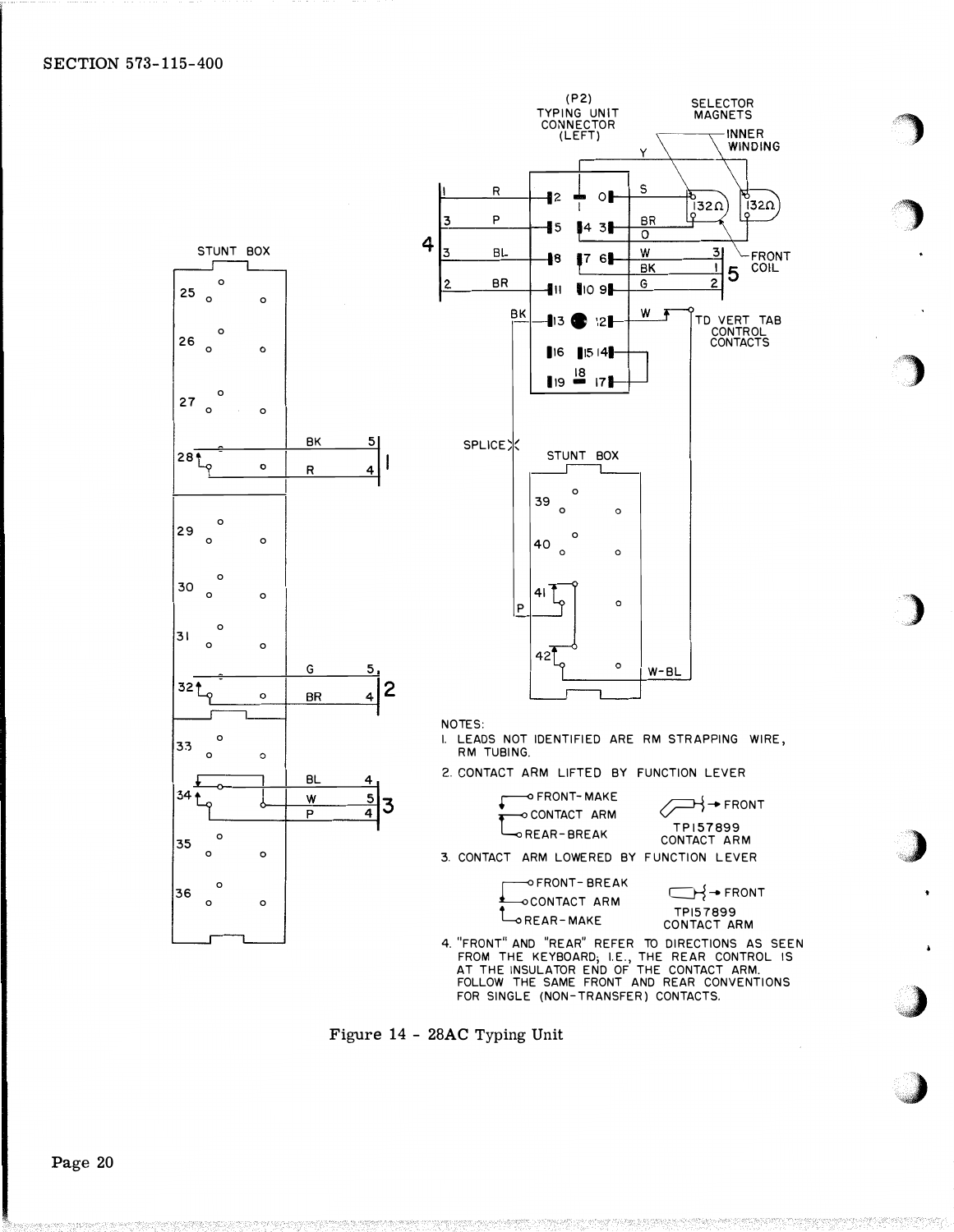



€

 $\overline{C}$ 

NOTES: I. LEADS NOT IDENTIFIED ARE RM STRAPPING WIRES, RM TUBING.

Figure 15 - 28AE, 28AG, and 28AH Typing Units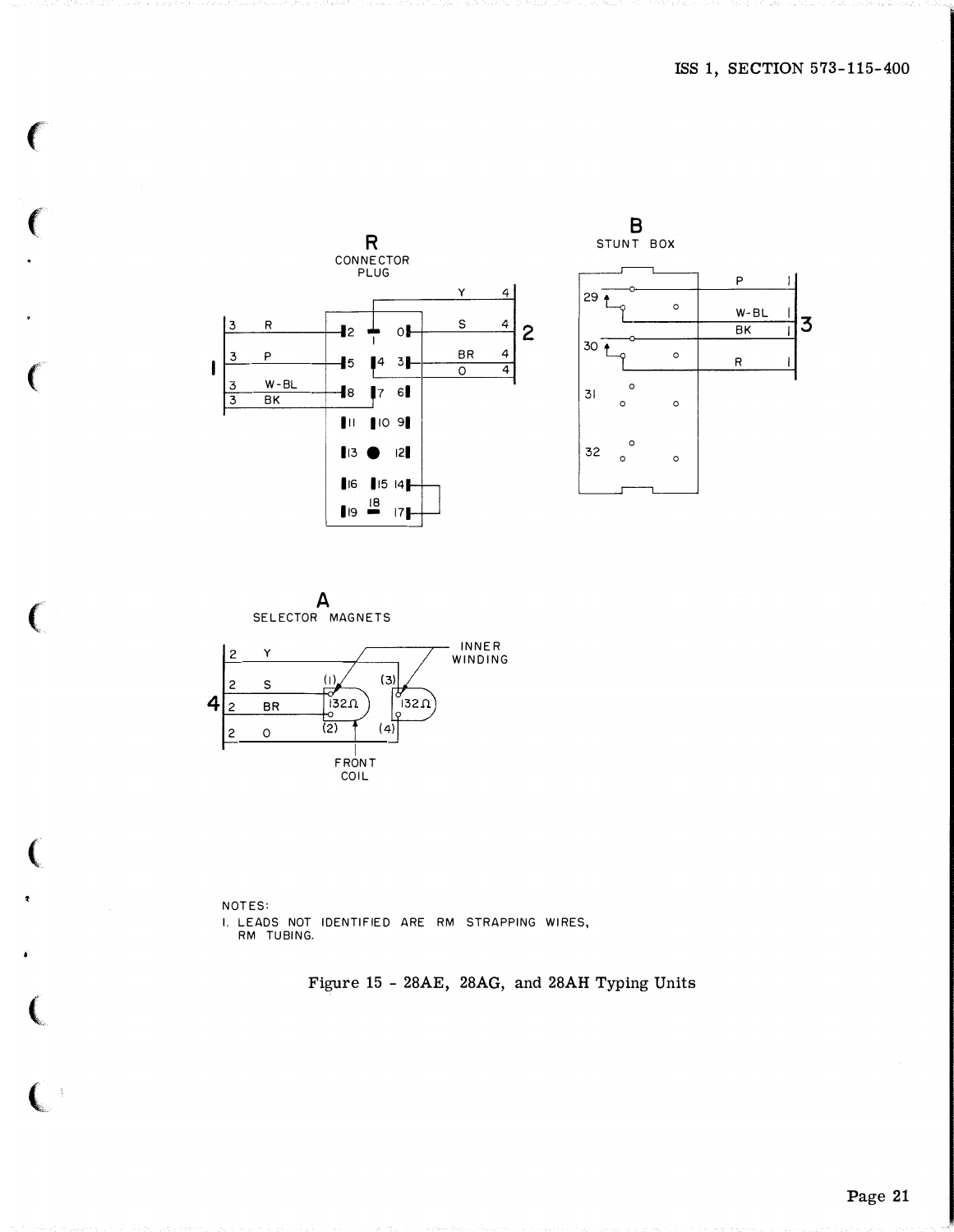



 $\ddot{\phantom{a}}$ 



LEADS NOT IDENTIFIED ARE RM STRAPPING WIRES.  $\mathbf{L}$ RM TUBING.